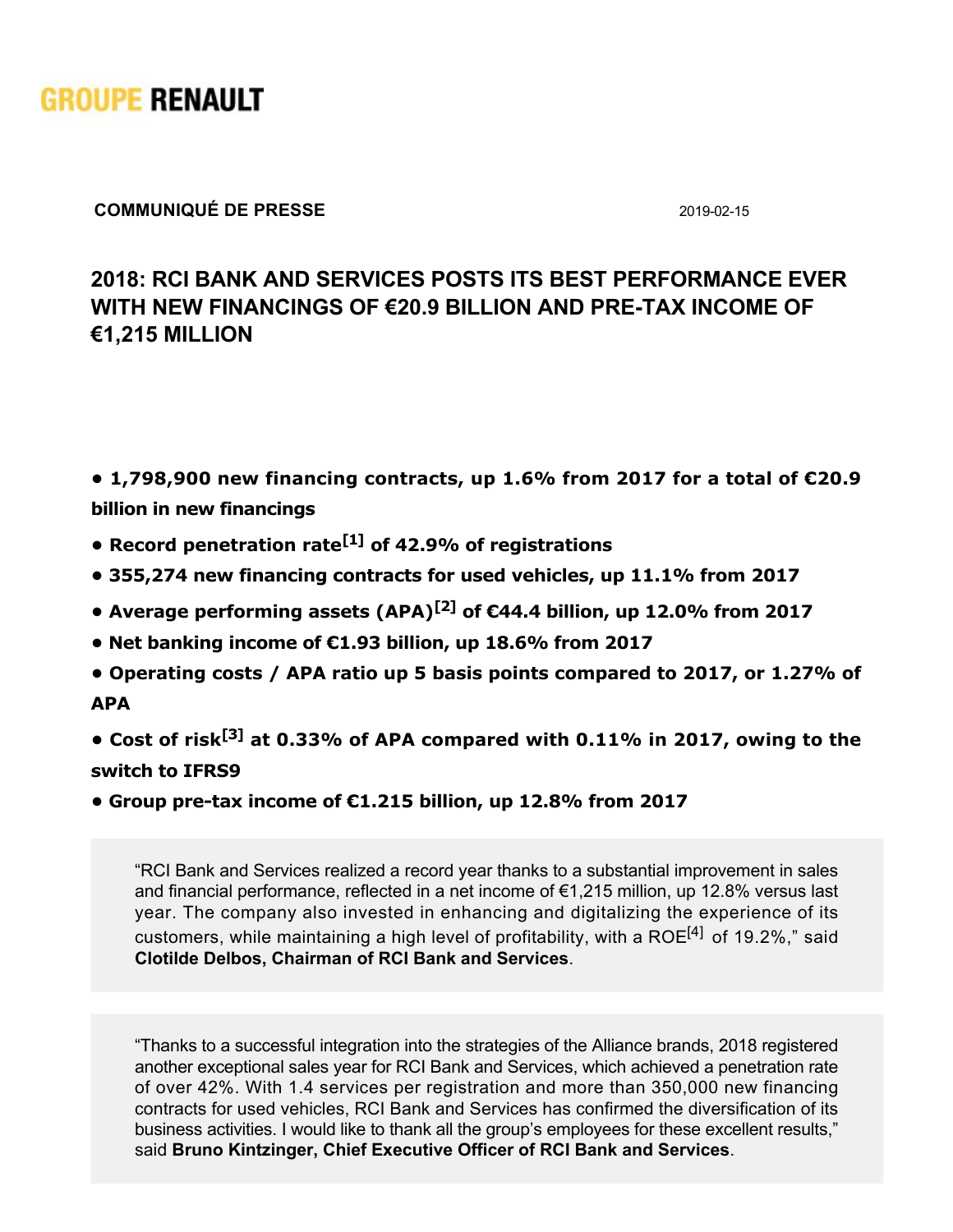### **ANOTHER YEAR WITH A RECORD-BREAKING PERFORMANCE**

In an automotive market that grew 1.2% in the operating scope of the subsidiaries of RCI Bank and Services<sup>[5]</sup> , Alliance brand registrations<sup>[6]</sup> came to 3.5 million units in 2018, compared with 3.7 million in 2017. In this context, RCI Bank and Services took advantage of its strong integration into the sales policies of each brand, achieving an overall record penetration rate (excluding EAC) of 42.9% versus 42.6% in 2017.

The volume of new financing contracts for new vehicles remained at a high level, amounting to 1,443,627 new contracts in 2018 compared with 1,451,286 in 2017. Financing for used vehicles continued its sharp upward trend for a record volume of 355,274 contracts in 2018, up 11.1% compared to 2017. This growth can be attributed to the development of the range of specific used vehicle services and to the digitalization of the customer experience, with the launch of online pre-approval in Germany and Turkey.

In light of these elements, the total volume of new financing contracts rose 1.6% from 1,771,000 contracts in 2017 to 1,798,900 in 2018. New financing contracts thus rose to a record amount of €20.9 billion in 2018, up 1.5% on 2017.

As a pillar of the group's strategy, the Services activity continued to grow strongly in 2018. The volume of services sold came to 4.8 million contracts, up 11.1% from 2017. RCI Bank and Services sold 1.4 services per vehicle registered by the Alliance brands in its operating scope.

RCI Bank and Services pursued the international roll-out of its business activities in 2018 to support the sales of the Alliance brands. The dealers financing business has now been fully rolled out for the Nissan brand in Argentina. Launched in Russia in February 2018, the financing of the new vehicle stocks for Lada brand dealers already benefited one-third of the network at end-December.

# **RCI BANK AND SERVICES ACHIEVES ITS BEST EVER FINANCIAL PERFORMANCE**

Average performing assets stood at €44.4 billion, up 12% compared to 2017. Of that amount, €34 billion is directly linked to customer activity, which rose 13.6%.

Net banking income came to €1.93 billion, up 18.6% compared to 2017. This growth resulted from a combined increase in financing activities (APA up 12.0%) and services activities (up 16.8% on 2017). Net banking income as a percentage of APA stands at 4.34% (compared with 4.11% in 2017).

The cost of risk, calculated consistent with IFRS 9 which applies for the first time, came to 0.33% of APA, compared with a historically low level of 0.11% at end-2017, confirming a robust underwriting and collection policy. Since the switch to IFRS 9, the cost of risk includes an allocation to provisions for performing loans outstanding and off-balance sheet commitments. Implementation of this standard in 2018 has led to an increase in the cost of risk due to portfolio growth.

At December end 2018, operating costs stood at €563 million, or 1.27% of APA, improving 5 basis point versus 2017. The operating ratio was under 30% for the first time standing at 29.2%. This demonstrates RCI Bank and Services ability to manage its operating costs while carrying out strategic projects and growing its business activity.

Pre-tax income amounted to €1,215 million. Its substantial growth (up 12.8% from 2017) illustrates RCI Bank and Services' capacity to continue its profitable growth trend.

#### **THE GROUP CONTINUES TO DIVERSIFY ITS REFINANCING POLICY**

RCI Bank and Services confirmed its ability to access varied funding sources. In 2018, the group issued the equivalent of €2.9 billion in public bonds and extended its debt maturity by making an eight-year issue for the second time. It made four euro-denominated issues, alternating fixed and variable coupons, along with an issue in Swiss francs. It also made three private issues for a total of €600 million.

Additionally, RCI Bank and Services completed a public securitization operation in France backed by car loans for a total of €722.8 million.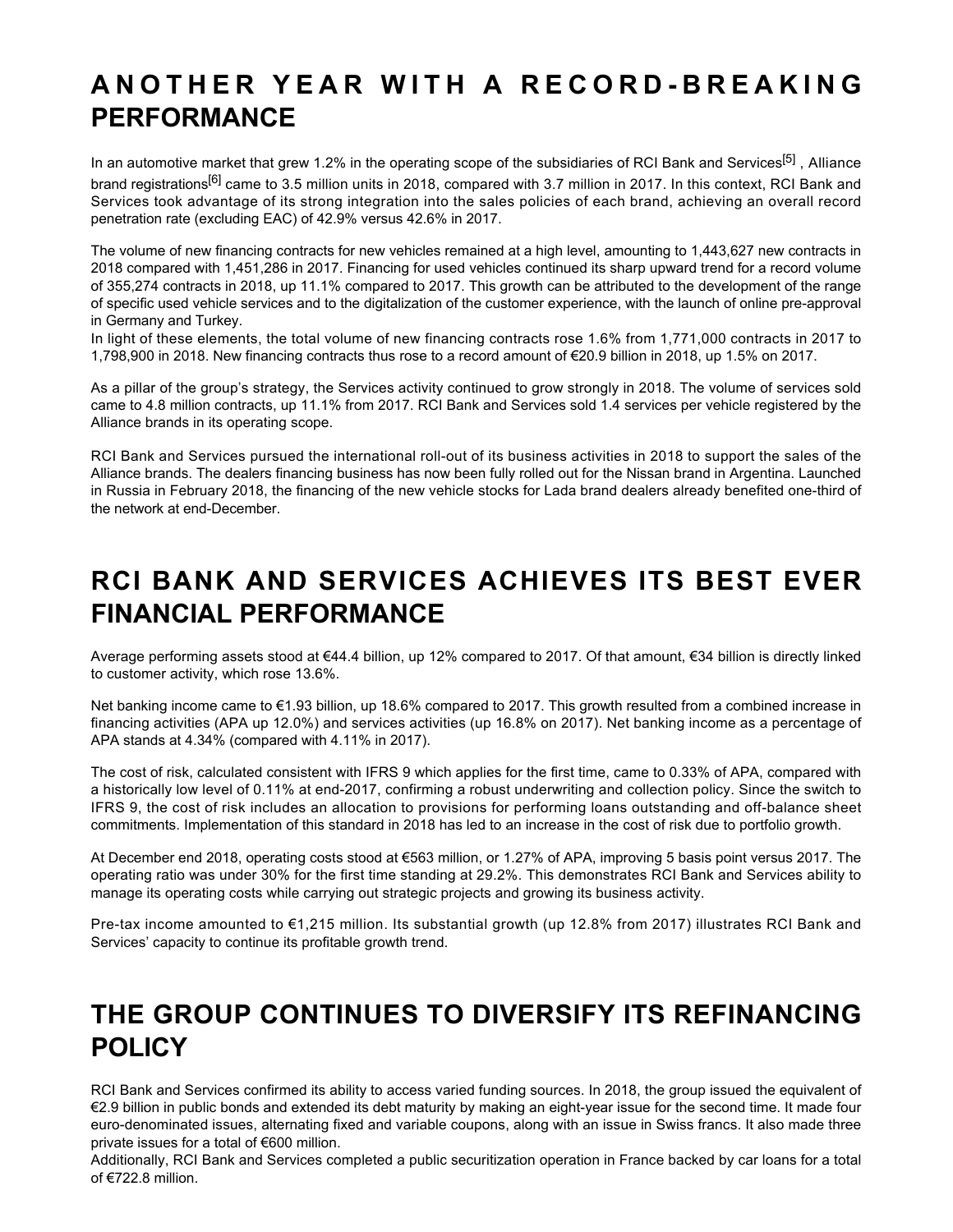This combination of maturities, types of coupon and issue formats is part of the strategy to diversify funding sources implemented by the group for a number of years and serves to reach out to as many investors as possible.

Outside Europe, group entities in Brazil, South Korea, Morocco and Argentina, as well as Colombia for the first time, also tapped their domestic capital markets.

The savings activity increased €0.9 billion year on year to €15.9 billion at December 31, 2018. The total represents 34% of RCI Bank and Services' net assets at the end of December, consistent with the company's objective.

# **RCI BANK AND SERVICES FACILITATES AUTOMOBILITY FOR EVERY ALLIANCE BRAND CUSTOMER**

Facilitating automobility consists in bringing Alliance brand customers a customized response to their automotive mobility needs, including both financing solutions and mobility solutions, so as to respond to their new usages.

RCI Bank and Services has therefore developed online vehicle sales. In Brazil, 20% of the Renault KWID models sold in 2018 were booked online using RCI e-payment, the payment solution implemented by RCI Bank and Services. Dacia customers in the United Kingdom have been able to finance and pay off the model of their choice entirely online since November 2018 via the Dacia Buy Online website. It is the first time that a fully digitalized customer experience has been proposed in the British market.

In order to have a deeper understanding of the corporate customers' expectations, Groupe Renault and RCI Bank and Services founded Renault Fleet International. By setting up telematics and data analysis services, they now have a reporting and management system on their fleet dispatch in France and Italy that updates in real time. This service is going to be extended to new countries in the coming year.

RCI Bank and Services continued to develop its mobility service offer in 2018. In June, the group took the control of iCabbi, a dispatch management<sup>[7]</sup> company for taxi and ride-hailing-service fleets, by purchasing 75% of the shares. iCabbi technology is used by 72,000 taxis and ride-hailing vehicles. In September, Marcel, a subsidiary of RCI Bank and Services, launched e.co in Paris, the first range of 100% electric, affordable and eco-friendly chauffeur-driven vehicles, with a fleet of 150 ZOÉ, which already accounted for nearly 20% of Marcel rides at end-December 2018.

#### **2019 OUTLOOK**

With the world automotive market expected to be stable in 2019<sup>[8]</sup>, RCI Bank and Services aims to maintain a strong performance level at the service of the Alliance brands.

The company will continue to develop financing and services solutions to facilitate automobility access for everyone. To meet the expectations and earn the loyalty of customers, RCI Bank and Services will be stepping up the digitalization of the customer journey, notably in terms of online sales. The growing digitalization of the company's business activities is aimed not just at boosting efficiency but also at establishing RCI Bank and Services as a choice of simplicity and a source of perceived quality for its network and final customers.

In-line with its funding diversification strategy, RCI Bank and Services will launch its deposit collection business line in Brazil in the first half of 2019. The deposits collected will help finance car loans approved for customers and dealerships of the Alliance brands and will be used to support their growth in the Brazilian market.

*[1] Overall penetration rate excluding companies accounted for under the equity method: Russia, Turkey and India.*

*[2] Average performing assets (APA) correspond to average loans outstanding plus assets relating to operational leasing activities. For customers, APA corresponds to average performing assets at end. For the network, APA corresponds to daily average performing assets.*

*[3] Calculated from now on according to the IFRS 9 standard.*

*[4] Return On Equity.*

*[5] RCI Bank and Services operates in 36 countries.*

*[6] Alliance registrations in the scope of RCI Bank and Services in 2017, in thousands of units.*

*[7] An automated, Cloudbased fleet management solution.* 

*[8] Excluding "hard Brexit"*